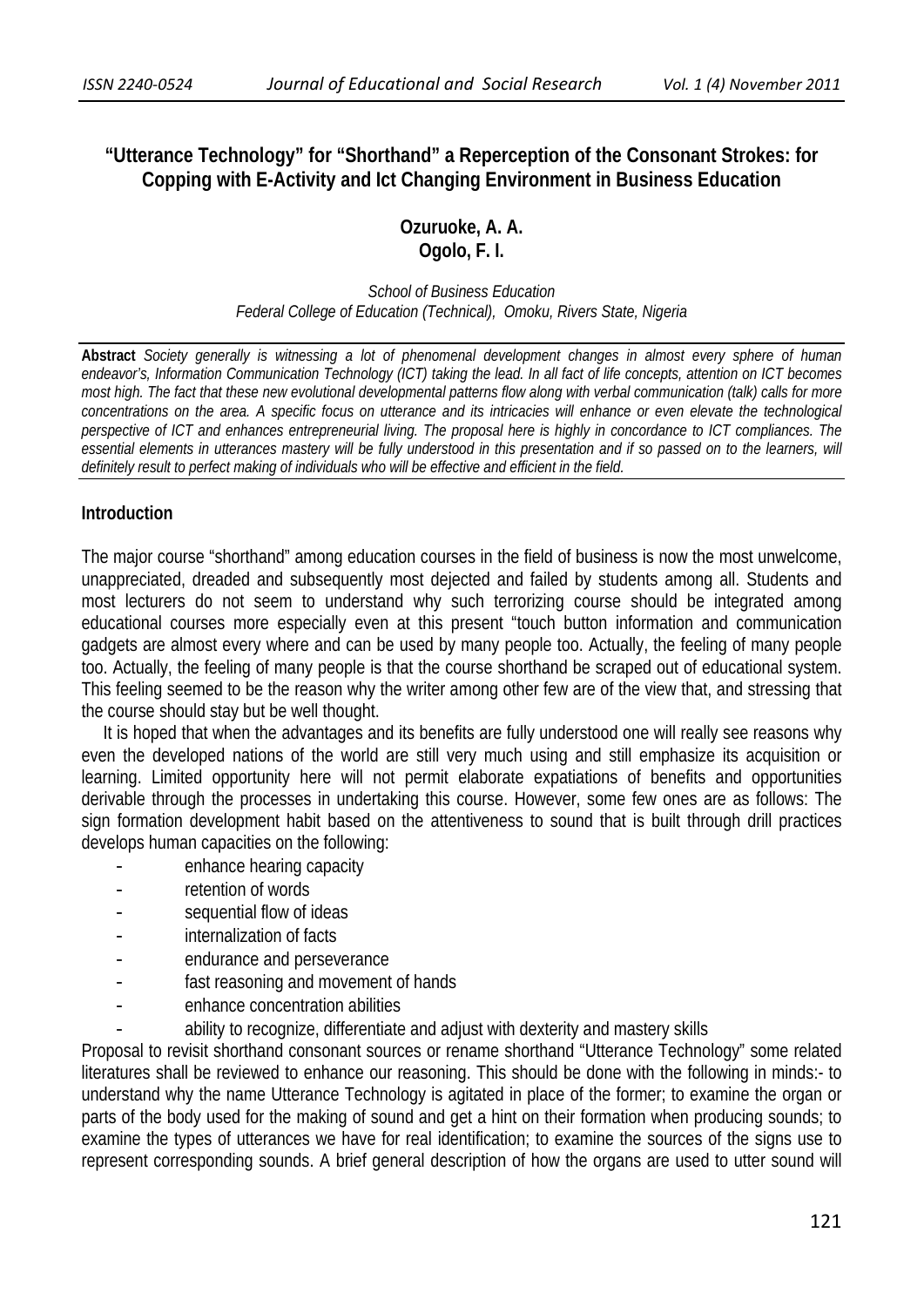also be made. What people say about the benefits or otherwise of the time use in the art will also be examined. Associated benefits in addition to acquiring the skill techniques will also be reviewed. What the society or nation stands to gain through this technique acquisitions will as well be highlighted.

 A none or lesser user of the skill of utterance techniques may wonder and even argue that these benefits mentioned here cannot all be associated with the course but there are even much more than these. One cannot see them with the kind of the over all negative nations formed about the course hitherto. This is due to the psychological defects set in by some previous 'mechanical' learners through the hardship of cramming and memorizing of passages and their associated outlines or signs used without proper grooming on real background foundation of learning it, and ignoring to know the foundation for uttering sounds or reasons why certain signs should represent certain sound. This lack of foundation always disrupted the natural inclination and joy that is associated with the art in our tertiary institutions.

 It is the return of this natural inclination and joy that is associated with this course that this work addresses here so as to raise the value classification that were hitherto erupted by conceptual flows exhibited by ignorance of actual facts. A natural perception and appreciation mood should be developed so as to see in essence the reality of what nature offers through the knowledge of this course.

 This write up starts by offering the course, the name Utterance Technology, instead of the usual shorthand. It will discuss then the utterances organs of human body as provided by nature; the types of sounds by human. It will also discuss and present how through nature, the signs used for representing the sounds (utterances) are derived. It is hoped that with careful understanding of these, effort can be intensified by the learners to practice what they would be made to understand, what they would be taught to do from what they may hear or think to have heard for the development of this special multipurpose skill in our tertiary institutions especially those institutions that are equipped with modern ICT gadgets.

#### **The Facts in this Issue**

It is an acceptable notion that shorthand as a core business subject has no specific support in some nations philosophy of education as in Nigeria. Further the production of specialized trained teacher equipped with the real knowledge and skill in the area of shorthand are still dreadful yet to be ventured. Such nations are founded and managed by those who are negatively biased and had no interest on the subject.

 Today, the art of making and transcribing shorthand notes is largely based on reflection of activities of development within foreign (English or French Speaking Nations) and not reflecting other culture (Language inclusive). This generated displeasure and dislike which further subjects the art into hatred and unhealthy debating and arguments against, such statements as of what use will it be in the presence of tape recorders and computers? Such people who ask such question fail to realize that most education programmes and process are implied upon other developmental pattern.

 The need for high motivated, dedicated and qualified teacher in any educational organization cannot be over emphasized. Farrant (1964) in Amaewhule (1990) assert that a lesson is not taught until it has been learned, and it cannot be learned until it is understood. Let it be added that it cannot be understood if it is not well delivered or passed on. It cannot be well passed on if it is not well acquired. Real acquisition therefore depends on the disposition, experience, qualification, and the dexterity of the teacher in the method used. Nolan (1986) stated that business teacher has the responsibilities to help the students develop basic skills and knowledge which is required in a well articulated curriculum. But most teachers in this field instead of devising means and ways of making shorthand appreciable, loving and desiring, go ahead criticizing the subject and displaying open disregard and uninterested even when they are paid to teach it. This paper has it here that, it is high time teachers' disposition about a given subject be investigated and proper adjustment implemented to achieving the desired objectives.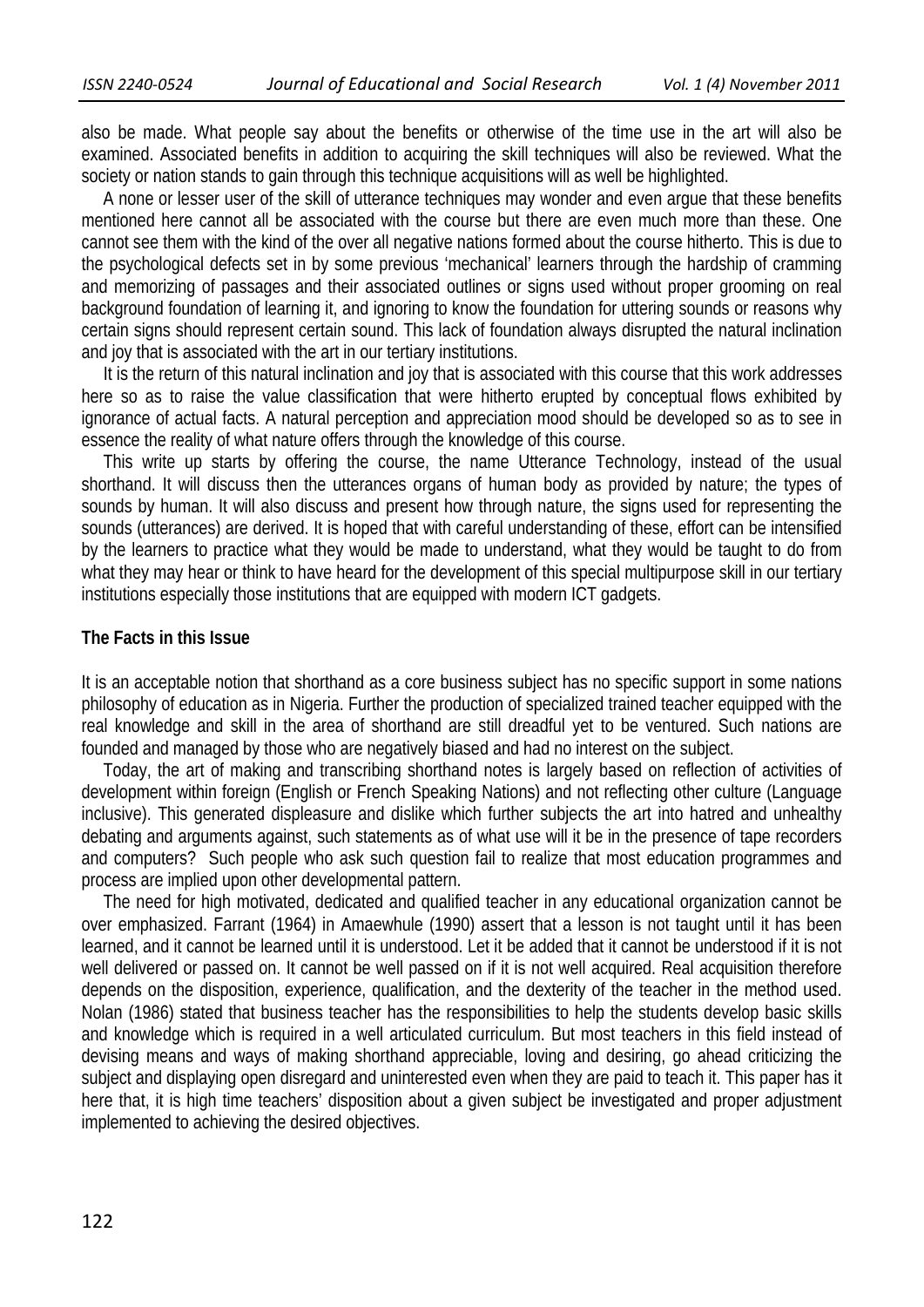### **Purpose of this Paper**

This paper is aimed at redesigning shorthand in thoughts, perception, teaching approach and to unfold its numerous benefits. Also recreate the process involved to enhance the understanding of the real techniques involved through redesigning it. It is believe that those much talked about benefits being direct and implied knowledge will be fully acquired and used for the development of information communication technology self reliance and productivity.

### **Recreating Questions**

This recreating proposal if well executed will provide adequate solutions to the following questions:

- 1. Is the art involved in learning shorthand a really time wasting useless effort?
- 2. Are there essential skills other than drawing signs to the acquired in the learning techniques involved?
- 3. Has the society or nation anything to gain from someone who acquire the techniques other than the teaching of the subjects.

### **Significance of this Paper**

In the first place teaching is a profession for making useful manpower generally. Economic strength of any nation lie in the world of business, the core of information communication techniques. This goes with talk (utterances) in diverse specifications. Anything contrary or negative in this all important sphere of life – "teaching" and "utterance" does not profess doom alone but "real doom" for such a society. In this regard this proposal for the well being of core society life fluids becomes the proposal of all proposals and if carried out becomes the wisest thing every done by any society in the field of utterances. It therefore becomes very significant for the entire human nation and the development of human abilities.

### **Scope of Recreating**

This recreating proposal implementation should be carried out in every tertiary institutions of the globe. In Nigeria, let it be done in every state of the federation. Especially among these institutions that offers shorthand in the area of business and education.

### **Why Utterance Technology**

Sounds through the mouth are just part of the totality of sounds in the universe. Sounds occurs when birds sing, or cry, dogs bark, cars or vehicles move, when engines get started, when people sing, claps, cry, shout, etc. When human beings communicate with another they usually do that through speech or talk or writing. Speech or talk involves sounds from the mouth – "Utterance" – which are associated with hearing and meaning for understanding to take place. These mouth sounds combine with one another as may be heard to form meaningful utterances.

 When one speaks, one produces a chain of sounds which are mentally arrange in sequence as heard. In mental recognition from stress and intonation resulting from certain movements from the organ part to give syllable or words. The feature of stress, intonation and sequence of these sounds in speech processes become very necessary in life and constitute producing organ sound system – UTTERANCE. The art of having heard it and trying to represent it as actually heard in the briefest (the most brief) form possible (i.e. sign) involves a developed technique hence "UTTERANCE TECHNOLOGY".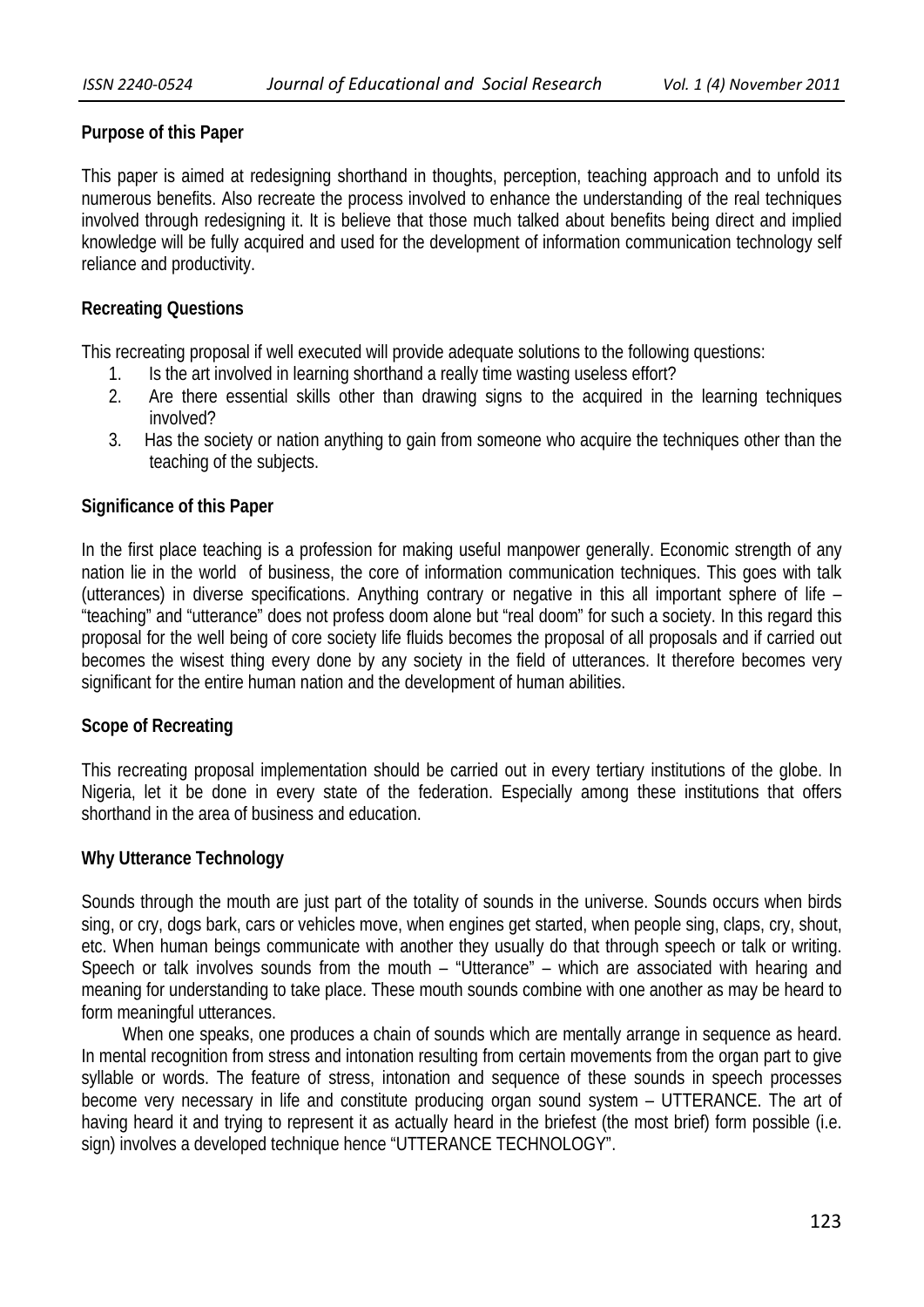## **The Utterance Organs**

The process of utterance according to Onuigbo (2006), starts from the lungs which acts as power house. As the airstream flows out from lungs through the narrow space of the wind pipe, some sounds are produced. He further said that other organs along the throat in the mouth modify the sounds according to the message which the speaker wants to convey. He added other parts as the vocal cords, the velum, hard palate, alveolar ridge, teeth, lips and the tongue. Among all he described the tongue as the most active articulator because it moves and can, in contact with others create a total or partial obstruction during the production of certain groups of sound (utterance) – consonants. Onuigbo (2006) also added that the tongues distance from the top of the oral cavity influences the quality of the other group of sounds call vowel. Even at all these, it should be noted that utterance are produced only when the airstream flows out of the lungs. Larynx is another organ that also modifies the sound depending on the state of yet another known as glottis through the vocal cords vibratin to produce "Voiced Sounds" or drawn apart not to vibrate to produce "Voiceless Sounds". All these organs contribute one way and the other to make sounds, see diagram in fig 1 below. According to Onuigbo (2006) still, the movement of the jaws also influences the shape of the lips in the production of the vowels. The expansion or contraction of these utterances organs produces different types of sounds.

## **Fig. 1: Diagram showing organs of utterance**



## *(Oral English for Schools; Pg.2)*

## **Types of Utterances**

Ozuruoke (2003) offered an explanation of sounds utterances to be sound made with mouth that is heard or idea or impression conveyed through mouth being heard. Shortly put, - "utterance" from the mouth where the human mouth is the conveying organ. He further categorized mouth sounds (utterance) into 2 groups: for easy follow up of this art.

- 1. Sounds made with hearable break (CONSONANT)
- 2. Sounds made without hearable break (VOWELS)

Onuigbo (2006) though based his idea of sound system through English Language also said that it is made up of two main features. Further he said the segmental feature are simply the vowels and consonants while the supra-segmental features are – stress rhythm, and intonation. He further classified the vowels and consonants as individual sound segments and added that the features of stress, rhythm and intonation affects the quality of the sounds, and acted over longer sequences. This is similar to the group, Ozuruoke (2006) in agreement with pitman (1978) referred to as "double consonants", and "compound consonants" in addition to diaphones and triphones. This presenter agrees also with Onuigbo (2006), to say that although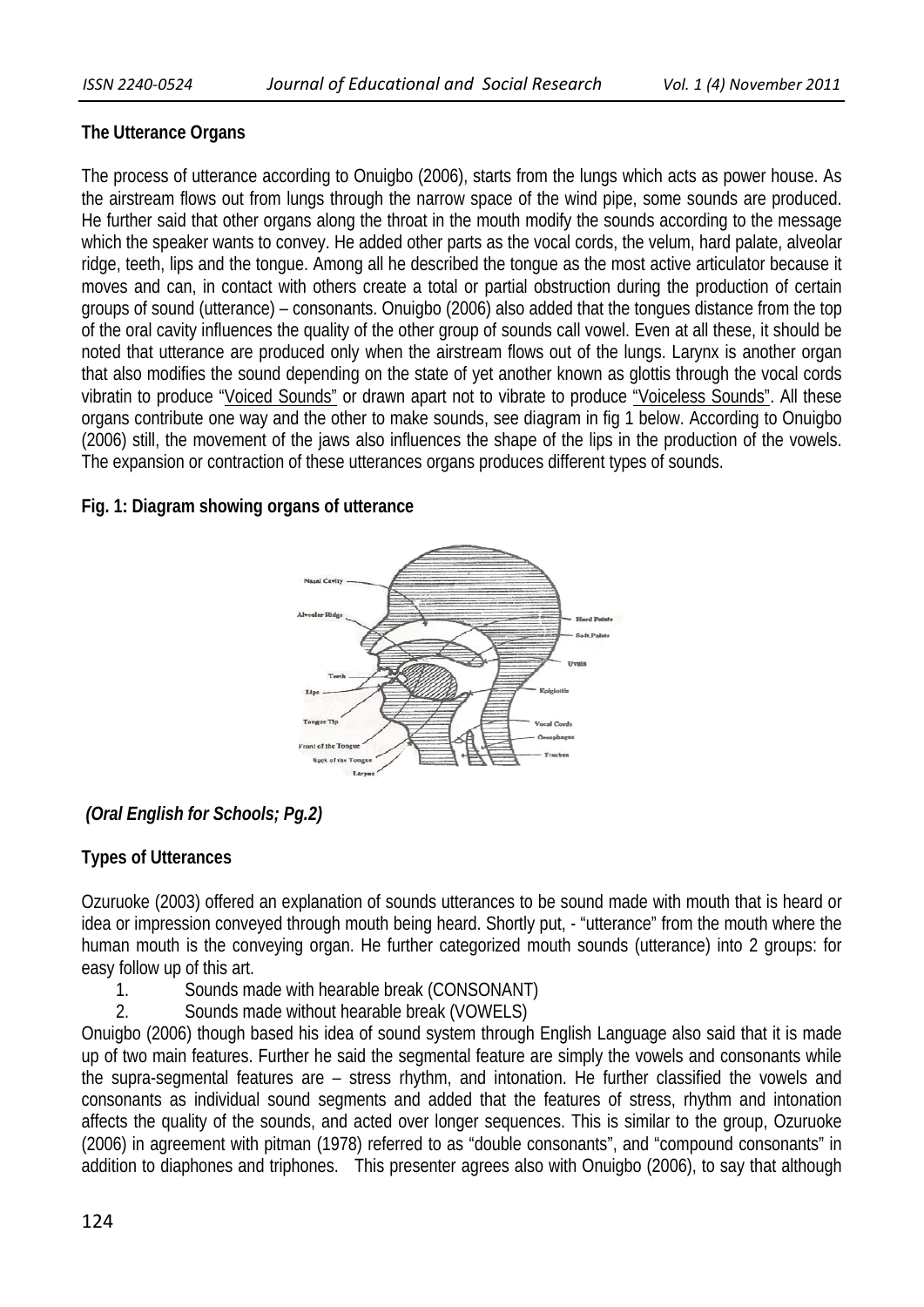the relative importance of stress, intonation, etc is generally recognized, efforts made for the teaching and learning of these features are not commensurate with their importance in intelligible communication and the prescribing of art. The reasons for the apparent lack of interest and serious effort by both learners and some teachers especially in Nigeria and other multilingual countries or societies. This proposal if closely followed makes provision to represent exactly what is uttered no matter the language or dialects. This is achieved by careful understanding the nature derivation of the elements of the signs used, as hereafter explained.

#### **Natural Insinuation for Derivations of Sound Signs**

Utterances at this stage should be viewed with this technique of getting subsequent sign representation for actual sound in relation t o nature. Nature provides that one should always and only be thinking of 2 things in every consideration: - Thus – male and female, day or night, up or down, front or back, bends or straight, etc. Utterance techniques should also keep one within this frame of mind. Sound utterances should be grouped into 2 only too. We had heard earlier of sounds with hearable break or without hearable break let us also add – long short; heavy or light; straight or curve, etc. According to Ozuruoke 2006 as agreed with Pitman (1978) sounds made with hearable break are called consonants while those made without hearable breaks are called vowels. Either consonant or vowel can be made long or short and also be represented with heavy or light sign. The signs used to represent consonant are in form of straight strokes and shallow curves. While those use for representing vowels are in the forms of dots and dashes. Invariably, there can be a light stroke or a heavy stroke for consonant and light or heavy dots and dashes for the vowel sounds. These signs can be derived from Areole et al (2006) put forward as natural look of the earth in globe.

#### **The Consonant Signs Associate**

The sounds made with hearable breaks otherwise known as consonants are identified by Pitman to be 24 in number but represented with 26 signs. The signs for these sounds for this mastery aim can be associated with the imaginary natural line on the Globe base on geographical perspectives as seen in these diagrams.

### **Fig. 2: Pole End Derivation of Straight Strokes**



 **(Source – Certificate Physical & Human Geography Pg. 7 -13)**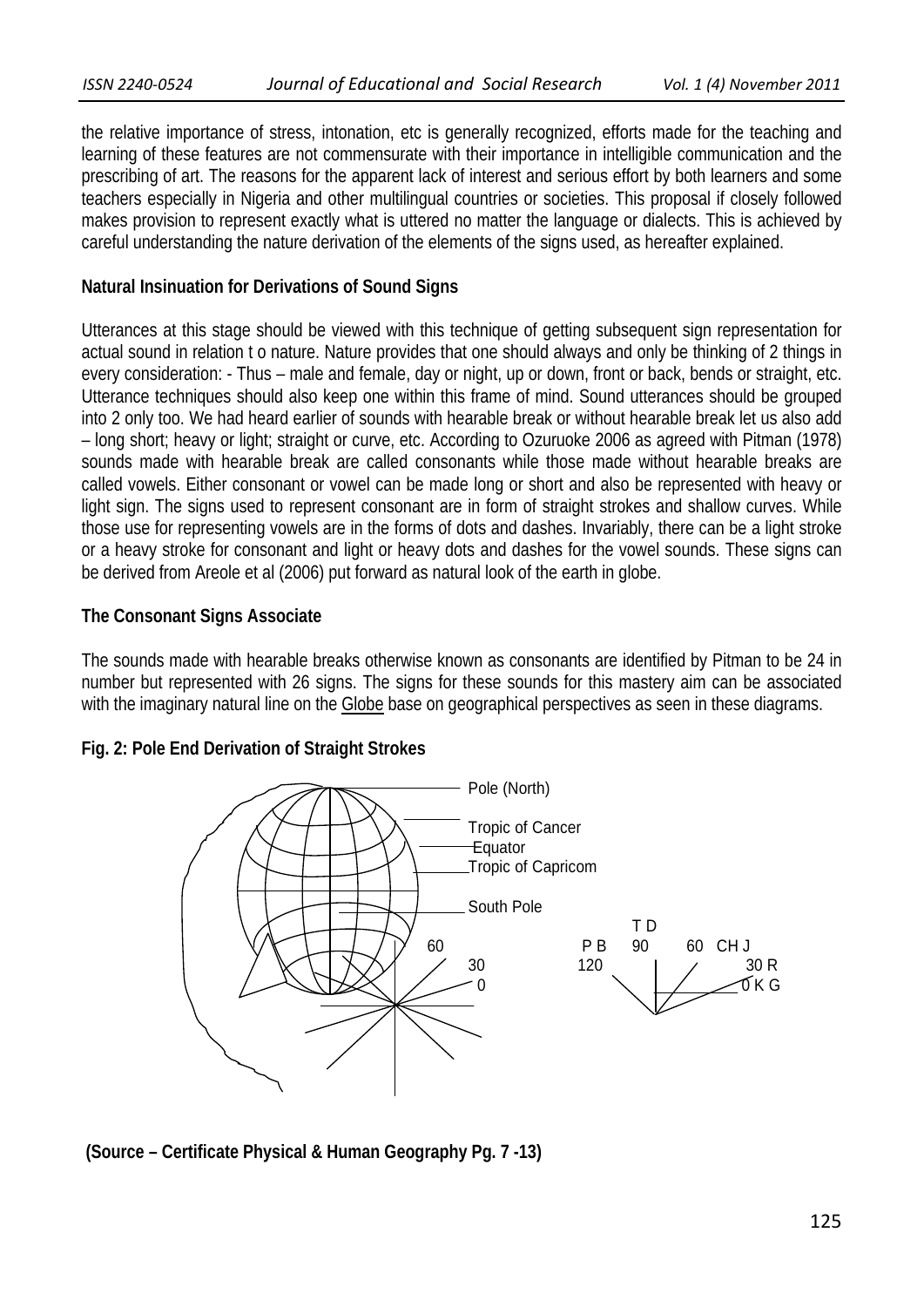From the pole point with a distinct consideration from 0 to 120 at angle  $30^{\circ}$  intervals every other strokes seems to repeat itself. So five strokes at these intervals can be singled out and used as signs representations of some sound in human speeches (utterances) following pitman's discovery or shorthand



 $0 - 120$ , 5 selected strokes from 30 $\degree$  interval of the Earth Pole. From this diagram it becomes natural to see that some major consonants derived their signs formations from these strokes, as number 1 stroke is sign representation for



Same can be said of others for K and G as well as derivatives for R and H. Similarly, the Globe too can be used to deduce the signs for the curved strokes by dividing or bisecting the globe in two different perspectives thus vertical/horizontal cutting, diagonal left-down and right-down cutting.

### **Fig. 3: The Global Derivation of Curved Strokes**



**(Source: Certificate Physical and Human Geography for SSS Pg. 8 -13)**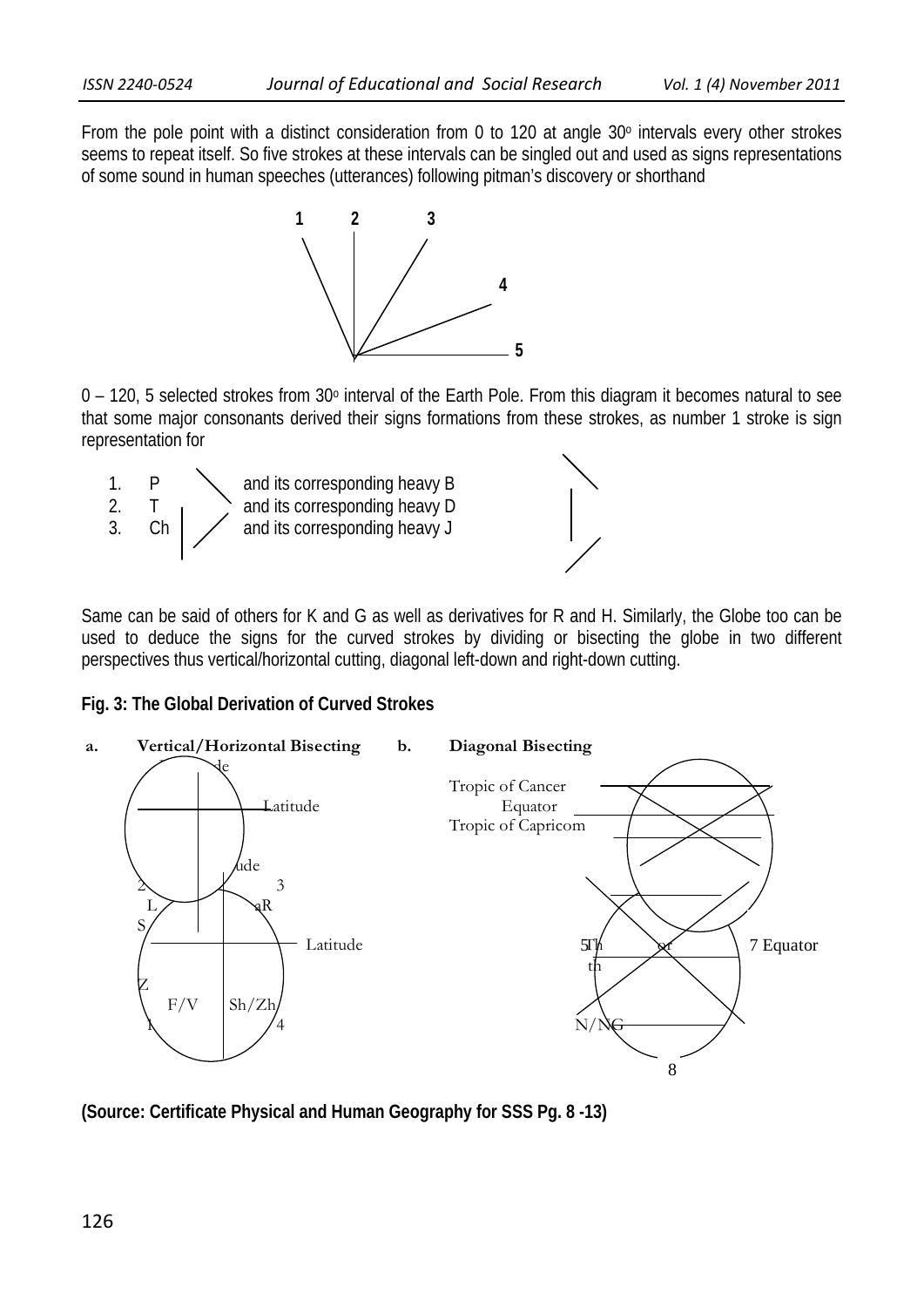From these diagrams it can also be deduced that some other consonants gets their sign representations from these curves. If being bisected in two forms as 1 – Vertical/Horizontal and 2 – Diagonal Bisecting resulting to curve as:-

Number 1.  $\searrow$  can be used for F – light and V – heavy 2.  $\angle$  can be use for  $L - light$ 3.  $\sim$  can be use for  $AR$  – light 4.  $\angle$  can be use for Sh – light and Zh – heavy

On these geographical perspectives it could be seen that consonants are represented with straight strokes and shallow curves. Representing consonants are not only ordinary imaginative drawing but derived from natural, relation to geographical natural curve shapes of the glob. The sounds made without hearable breaks also have similar inclination in agreement with nature for dot as small globe and dash strokes as the latitude line.

### **Conceptual Negative View as Affecting Recreating Efforts a Time Consuming Task**

The diligence required to master the art of shorthand is time consuming and that is what the uninterested students and teachers complained about. It should be forgotten that "Any thing worth doing is worth doing well and that nothing good comes easy. Pitman (1978) ascertained this in one of his passages by saying that Gold is not gotten on the surface. The believe of "practice makes perfect" should not be forgotten. Onwusu – Ansah (2004) argued that the course sees obstacles or difficulties as challenges which must be faced squarely and conquered. Igbo (2000) in Ozuruoke (2003) says it makes one abides by one's decisions and accepts responsibilities for them. He further stated that the skill gives one enduring training that is capable to enable one to bear risks and that dexterity and mastery in speed and accuracy are well developed after long term consented efforts.

### **The Benefits of Acquiring Utterance Technology Skill**

Onwusu-Ausah (2004), Orifa (2005), Davis and Gubb (1991) in their various views affirmed that entrepreneurship which has almost the same zeal and involvement as shorthand in skill acquisition, offers – self confidence, self reliance, risk taking and bearing, is result oriented, creativities, initiatives, and leadership quality that ensures success in almost all endeavors.

 Igbo (2004), specifically designed what he call SWOT analysis membership – strength, weakness, opportunities and threat analysis of any on going business assessment as to advantageously maximize the use of available assets. Creativities and innovations resulting from the concentration habit also help the one who acquire such techniques to synthesis extensions of other mind dissatisfaction, bulk of job challenges, delay in payment, unemployment will never be associated with anyone that has acquired a wonderful skill technique as this much more could be reviewed.

## **The Focus of Recreating Proposal**

Since some of our halls are equipped with computer gadgets for course involving computer such as Computer Appreciation, Computer Application, Word Processing and others. It is hereby proposed that:

- 1. A good textbook or lecture notes as life packages that is well developed to fully cover all the intricacies of utterances techniques be installed in those computers as "Teach Yourself Utterance Technology" in a lovely sequential order.
- 2. Head phones provided for each of them so as to encourage individual practices as a form of